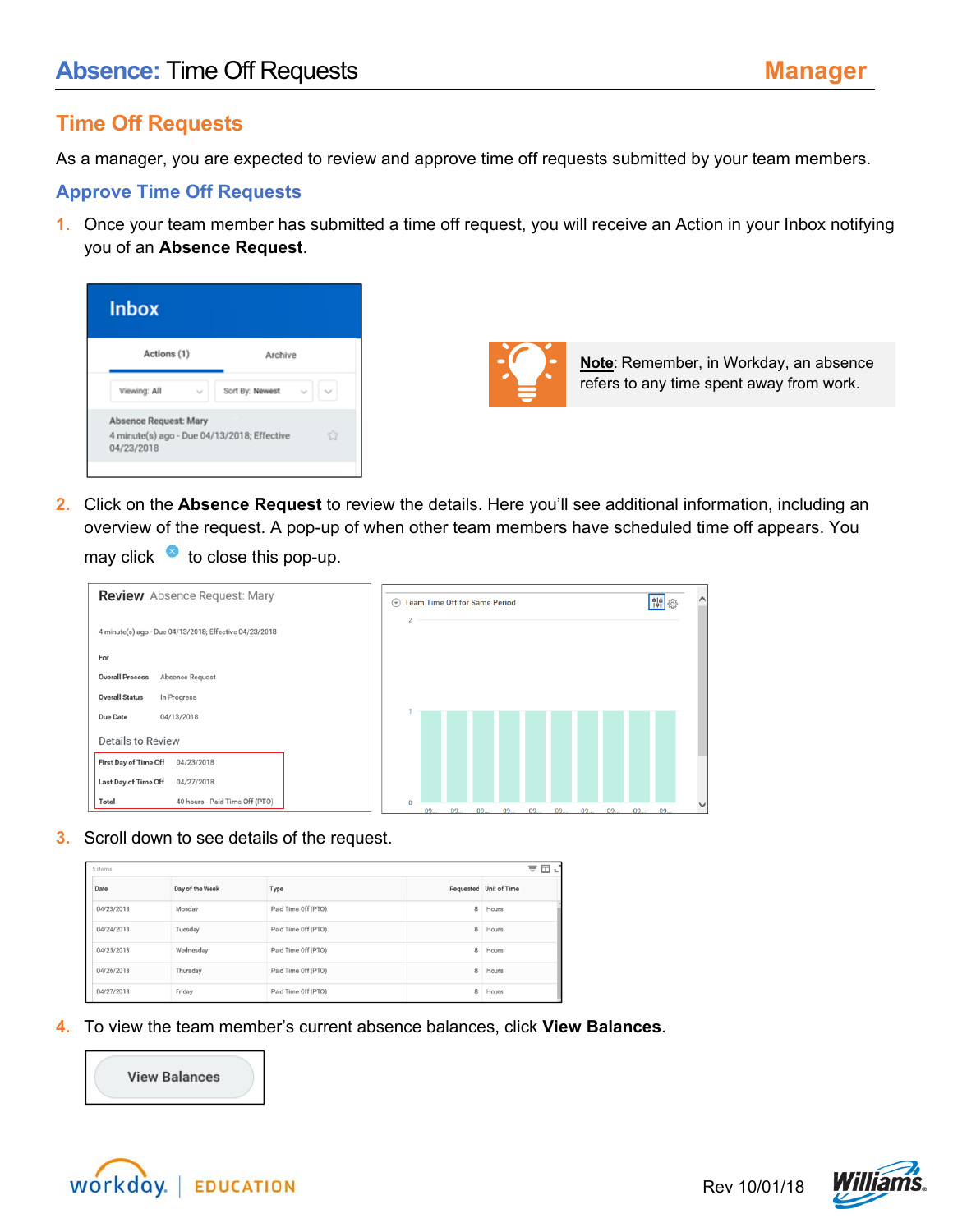**5.** This will open a summary of the team member's current accrued absence balance to date, segmented by absence type (e.g. Floating Holidays, PTO, etc.).

| Absence Plan        | Unit of<br>Time | Beginning<br>Year<br>Balance | Accrued<br>Year To<br>Date | Absence<br>Paid<br>Year To<br>Date | Beginning<br>Period<br>Balance | Accrued in<br>Period | Absence<br>Paid in<br>Period | Carryover<br>Forfeited in<br>Period | <b>Ending Period</b><br>Balance | <b>Ending Period</b><br>Balance<br>Including<br><b>Pending Events</b> |
|---------------------|-----------------|------------------------------|----------------------------|------------------------------------|--------------------------------|----------------------|------------------------------|-------------------------------------|---------------------------------|-----------------------------------------------------------------------|
| Floating Holiday    | Hours           | $\bf{0}$                     | 16                         | $\bf 0$                            | 16                             | $\bf 0$              | 0                            | $\,0\,$                             | 16                              | 16                                                                    |
| Paid Time Off (PTO) | Hours           | $\boldsymbol{0}$             | 240                        | O                                  | 240<br>- 7                     | $\sigma$             | $\overline{0}$               | $\boldsymbol{0}$                    | 240                             | 240                                                                   |
| STD 100%            | Hours           | $\circ$                      | 1040                       | o                                  | 1040                           | o                    | 0                            | $\mathbf{0}$                        | 1040                            | 1040                                                                  |
| STD 60%             | Hours           | $\bf{0}$                     | $\sigma$                   | $\bf{0}$                           | $\bf{0}$                       | $^{\circ}$           | $\bf{0}$                     | $\bf 0$                             | $\bf{0}$                        | $\bf{0}$                                                              |
|                     |                 |                              |                            |                                    |                                |                      |                              |                                     | Total:<br>1296                  | 1296                                                                  |



**Note**: STD balances will not be updated in real time. Balance adjustments will be reflected after approval by Cigna and notification to Payroll by Health & Group Benefits.

**6.** After reviewing the entries, click **Approve**, **Send Back**, or **Deny**. If you send the request back, you will receive a pop-up asking you to enter a reason. If you choose to close the request, the task will remain in your inbox until further action is taken.

|  | <b>Send Back</b><br>"저희가 아이가 보이지 않아서 사람이 있어요. 이 사람들은 어디 있어요. | Deny | Cancel |
|--|--------------------------------------------------------------|------|--------|
|--|--------------------------------------------------------------|------|--------|

Note that you must approve all entries in the request; you are not able to approve portions of the request and send back/deny others.

**7.** After clicking **Approve** you will see a successful approval screen. Click the **Details and Process** arrow if you want to review the approved time details.



**8.** Click **Done** to complete the approval. This event will now move from the Actions section of your inbox, to the Archive section marked as "Successfully Completed."





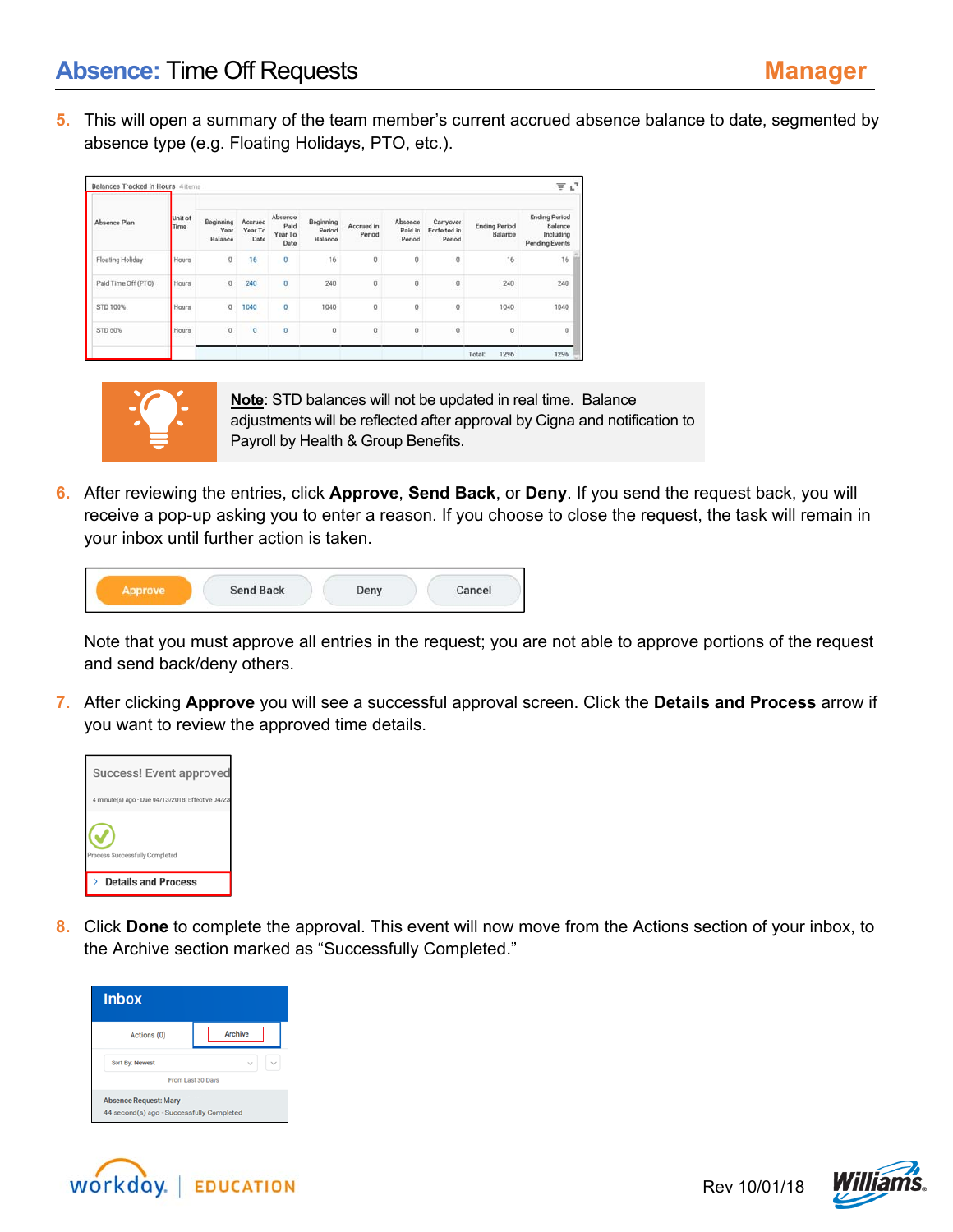## **View Team Absence**

- **9.** Once you have approved an absence request, you can view the approved time off using your **Manager Time & Absence Application**.
- **10.** Using the **Team Time Off** application on the Workday homepage.

In the **Team Time** reporting summary in the upper right-hand corner, click **Time Off & Leave Calendar**.

| <b>Team Time</b>                |                           |
|---------------------------------|---------------------------|
| Actions                         | View                      |
| <b>Review Time</b>              | Time Off & Leave Calendar |
| <b>Enter Absence</b>            |                           |
| <b>Correct Absence</b>          |                           |
| <b>Enter Time for Worker</b>    |                           |
| <b>Return Worker from Leave</b> |                           |
|                                 |                           |

**11.** Here you will see all approved time off in the selected time frame, and you can view any overlapping upcoming absences.

| Tuesday | Wednesday | Thursday       | Friday         | Month<br>View<br>$\mathbf{v}$ |
|---------|-----------|----------------|----------------|-------------------------------|
|         |           |                |                |                               |
|         |           |                |                | Saturday                      |
|         | 4         | $\sqrt{5}$     | 6              | 7                             |
|         |           |                |                | 14                            |
|         |           |                |                | 21                            |
|         |           |                |                | 28                            |
|         |           | 11<br>18<br>25 | 12<br>19<br>26 | 13<br>20<br>27                |

**12.** Return to the **Team Time Off** report section of your **Manager Time & Absence** application. Here you also have the option to access **All Time Off** and view workers **on Leave** for additional insights about your team's time away from work.